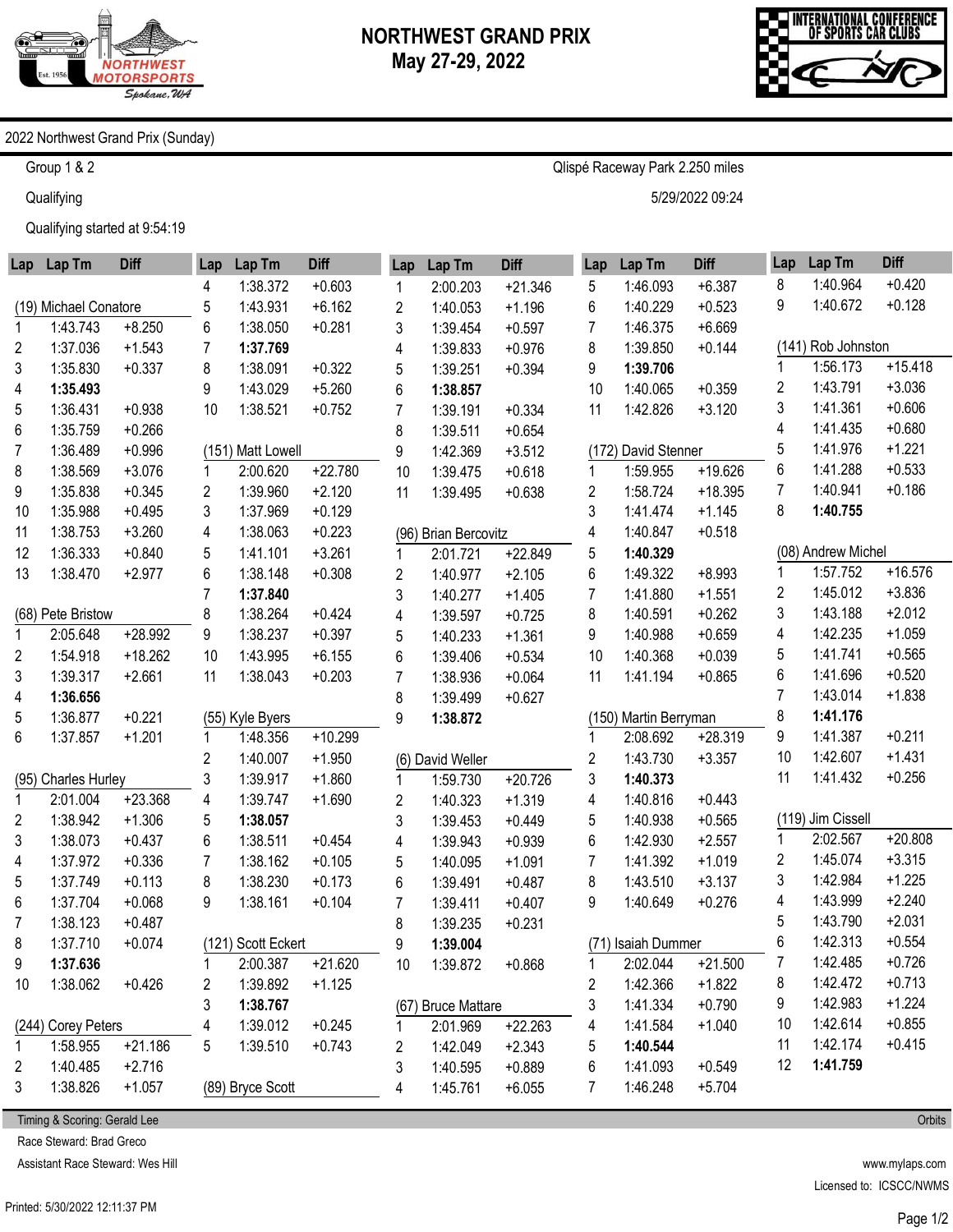

Qlispé Raceway Park 2.250 miles

5/29/2022 09:24



#### 2022 Northwest Grand Prix (Sunday)

Group 1 & 2

**Qualifying** 

Qualifying started at 9:54:19

| Lap                                        | Lap Tm                       | <b>Diff</b> | Lap         | Lap Tm                       | <b>Diff</b> | Lap                     | Lap Tm               | <b>Diff</b> |  | Lap Lap Tm | <b>Diff</b> | Lap Lap Tm | <b>Diff</b> |
|--------------------------------------------|------------------------------|-------------|-------------|------------------------------|-------------|-------------------------|----------------------|-------------|--|------------|-------------|------------|-------------|
|                                            | (14) Greg Hartman            |             | 2           | 1:48.529                     | $+5.393$    | 2                       | 1:45.851             | $+1.875$    |  |            |             |            |             |
| 1                                          | 2:03.142                     | $+21.309$   | 3           | 1:44.334                     | $+1.198$    | 3                       | 1:45.389             | $+1.413$    |  |            |             |            |             |
| 2                                          | 1:47.099                     | $+5.266$    | 4           | 1:44.871                     | $+1.735$    | 4                       | 1:47.337             | $+3.361$    |  |            |             |            |             |
| 3                                          | 1:44.021                     | $+2.188$    | 5           | 1:43.650                     | $+0.514$    | 5                       | 1:44.715             | $+0.739$    |  |            |             |            |             |
| 4                                          | 1:44.670                     | $+2.837$    | 6           | 1:44.411                     | $+1.275$    | 6                       | 1:45.373             | $+1.397$    |  |            |             |            |             |
| 5                                          | 1:44.562                     | $+2.729$    | 7           | 1:44.390                     | $+1.254$    | 7                       | 1:45.174             | $+1.198$    |  |            |             |            |             |
| 6                                          | 1:42.506                     | $+0.673$    | 8           | 1:43.418                     | $+0.282$    | 8                       | 1:44.676             | $+0.700$    |  |            |             |            |             |
| 7                                          | 1:42.029                     | $+0.196$    | 9           | 1:43.136                     |             | 9                       | 1:43.976             |             |  |            |             |            |             |
| 8                                          | 1:43.382                     | $+1.549$    | 10          | 1:43.943                     | $+0.807$    | 10                      | 1:44.517             | $+0.541$    |  |            |             |            |             |
| 9                                          | 1:42.003                     | $+0.170$    | 11          | 1:46.569                     | $+3.433$    |                         |                      |             |  |            |             |            |             |
| 10                                         | 1:41.833                     |             | 12          | 1:44.567                     | $+1.431$    |                         | (191) Brian Anderson |             |  |            |             |            |             |
|                                            |                              |             |             |                              |             | 1                       | 1:59.869             | $+14.596$   |  |            |             |            |             |
|                                            | (69) Matthew King            |             |             | (168) Ed Assed               |             | $\overline{\mathbf{c}}$ | 1:46.855             | $+1.582$    |  |            |             |            |             |
| 1                                          | 1:58.878                     | $+16.663$   | 1           | 2:02.139                     | $+18.685$   | 3                       | 1:46.191             | $+0.918$    |  |            |             |            |             |
| $\overline{2}$                             | 1:45.396                     | $+3.181$    | 2           | 1:46.449                     | $+2.995$    | 4                       | 1:45.273             |             |  |            |             |            |             |
| 3                                          | 1:43.751                     | $+1.536$    | 3           | 1:43.676                     | $+0.222$    |                         |                      |             |  |            |             |            |             |
| 4                                          | 1:42.723                     | $+0.508$    | 4           | 1:45.471                     | $+2.017$    |                         | (139) Daniel Shrader |             |  |            |             |            |             |
| 5                                          | 1:43.996                     | $+1.781$    | 5           | 1:44.279                     | $+0.825$    | 1                       | 2:02.304             | $+11.017$   |  |            |             |            |             |
| 6                                          | 1:43.493                     | $+1.278$    | 6           | 1:43.685                     | $+0.231$    | 2                       | 1:57.067             | $+5.780$    |  |            |             |            |             |
| 7                                          | 1:53.008                     | $+10.793$   | 7           | 1:43.563                     | $+0.109$    | 3                       | 1:53.137             | $+1.850$    |  |            |             |            |             |
| 8                                          | 1:42.215                     |             | 8           | 1:43.454                     |             | 4                       | 1:51.287             |             |  |            |             |            |             |
| 9                                          | 1:42.769                     | $+0.554$    | 9           | 1:43.553                     | $+0.099$    |                         |                      |             |  |            |             |            |             |
| 10                                         | 1:43.107                     | $+0.892$    | 10          | 1:43.968                     | $+0.514$    |                         |                      |             |  |            |             |            |             |
| 11                                         | 1:42.968                     | $+0.753$    | 11          | 1:44.722                     | $+1.268$    |                         |                      |             |  |            |             |            |             |
|                                            |                              |             |             |                              |             |                         |                      |             |  |            |             |            |             |
|                                            | (135) Mike Tripp<br>1:57.274 | $+14.150$   |             | (213) Fil Alleva<br>2:02.082 | $+18.432$   |                         |                      |             |  |            |             |            |             |
| 1<br>2                                     | 1:45.709                     | $+2.585$    | 1.<br>2     | 1:48.376                     | $+4.726$    |                         |                      |             |  |            |             |            |             |
| 3                                          | 1:43.717                     | $+0.593$    | 3           | 1:45.534                     | $+1.884$    |                         |                      |             |  |            |             |            |             |
| 4                                          | 1:44.060                     | $+0.936$    | 4           | 1:46.833                     | $+3.183$    |                         |                      |             |  |            |             |            |             |
| 5                                          | 1:44.757                     | $+1.633$    | 5           | 1:46.882                     | $+3.232$    |                         |                      |             |  |            |             |            |             |
| 6                                          | 1:46.625                     | $+3.501$    | 6           | 1:46.035                     | $+2.385$    |                         |                      |             |  |            |             |            |             |
| $\overline{7}$                             | 1:46.063                     | $+2.939$    | 7           | 1:52.589                     | $+8.939$    |                         |                      |             |  |            |             |            |             |
| 8                                          | 1:43.871                     | $+0.747$    | 8           | 1:43.650                     |             |                         |                      |             |  |            |             |            |             |
| 9                                          | 1:43.124                     |             | 9           | 1:46.405                     | $+2.755$    |                         |                      |             |  |            |             |            |             |
| 10                                         | 1:44.604                     | $+1.480$    | 10          | 1:44.683                     | $+1.033$    |                         |                      |             |  |            |             |            |             |
| 11                                         | 1:44.388                     | $+1.264$    | 11          | 1:44.067                     | $+0.417$    |                         |                      |             |  |            |             |            |             |
|                                            |                              |             |             |                              |             |                         |                      |             |  |            |             |            |             |
| (75) John McDermott<br>(287) Jack Houlihan |                              |             |             |                              |             |                         |                      |             |  |            |             |            |             |
|                                            | 2:01.966                     | $+18.830$   | $\mathbf 1$ | 2:03.114                     | $+19.138$   |                         |                      |             |  |            |             |            |             |
| Timing & Scoring: Gerald Lee               |                              |             |             |                              |             |                         |                      |             |  |            |             |            | Orbits      |

Race Steward: Brad Greco

Assistant Race Steward: Wes Hill

www.mylaps.com Licensed to: ICSCC/NWMS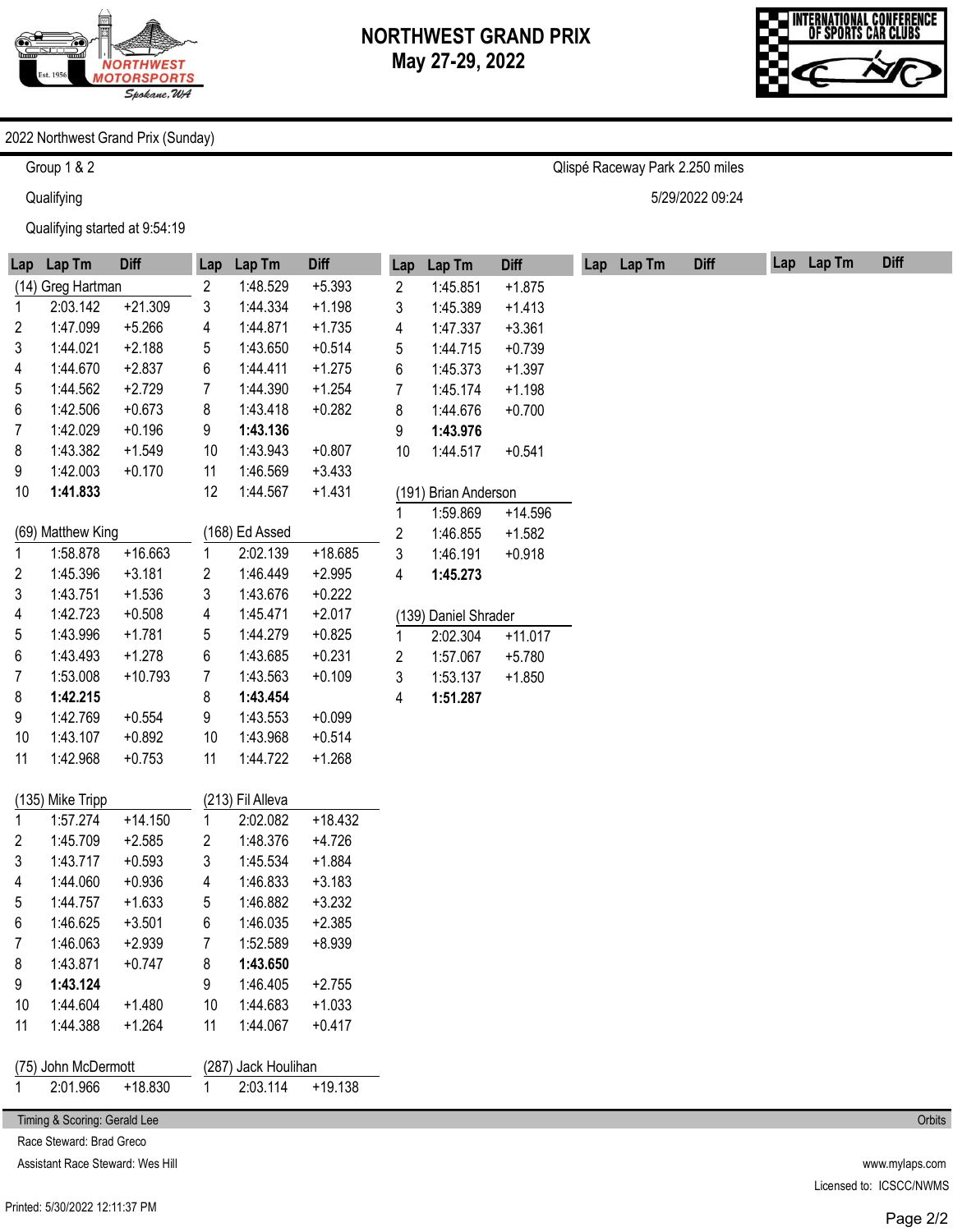

Qlispé Raceway Park 2.250 miles

5/29/2022 13:35



### 2022 Northwest Grand Prix (Sunday)

Group 1 & 2

Race

Race started at 13:38:52

| Lap | Lap Tm                | <b>Diff</b> | Lap            | Lap Tm           | <b>Diff</b> | Lap | Lap Tm               | <b>Diff</b> | Lap | Lap Tm              | <b>Diff</b> | Lap                     | Lap Tm             | <b>Diff</b> |
|-----|-----------------------|-------------|----------------|------------------|-------------|-----|----------------------|-------------|-----|---------------------|-------------|-------------------------|--------------------|-------------|
|     |                       |             |                | 1:38.942         | $+2.899$    | 3   | 1:38.241             | $+0.326$    | 5   | 1:38.303            | $+0.378$    | 7                       | 1:38.386           | $+0.005$    |
|     | (66) Michael Buschman |             | 2              | 1:36.089         | $+0.046$    | 4   | 1:37.924             | $+0.009$    | 6   | 1:39.580            | $+1.655$    | 8                       | 1:38.402           | $+0.021$    |
| 1   | 1:37.167              | $+6.150$    | 3              | 1:36.043         |             | 5   | 1:37.915             |             | 7   | 1:38.335            | $+0.410$    | 9                       | 1:38.838           | $+0.457$    |
| 2   | 1:36.052              | $+5.035$    | 4              | 1:36.261         | $+0.218$    | 6   | 1:38.092             | $+0.177$    | 8   | 1:38.485            | $+0.560$    | 10                      | 1:38.548           | $+0.167$    |
| 3   | 1:35.520              | $+4.503$    | 5              | 1:36.299         | $+0.256$    | 7   | 1:38.045             | $+0.130$    | 9   | 1:38.674            | $+0.749$    | 11                      | 1:39.868           | $+1.487$    |
| 4   | 1:31.131              | $+0.114$    | 6              | 1:36.299         | $+0.256$    | 8   | 1:38.045             | $+0.130$    | 10  | 1:38.657            | $+0.732$    | 12                      | 1:39.705           | $+1.324$    |
| 5   | 1:36.095              | $+5.078$    | 7              | 1:36.429         | $+0.386$    | 9   | 1:38.473             | $+0.558$    | 11  | 1:37.925            |             | 13                      | 1:40.323           | $+1.942$    |
| 6   | 1:35.831              | $+4.814$    | 8              | 1:36.509         | $+0.466$    | 10  | 1:38.830             | $+0.915$    | 12  | 1:38.094            | $+0.169$    | 14                      | 1:39.587           | $+1.206$    |
| 7   | 1:31.017              |             | 9              | 1:36.911         | $+0.868$    | 11  | 1:38.197             | $+0.282$    | 13  | 1:38.375            | $+0.450$    | 15                      | 1:39.175           | $+0.794$    |
| 8   | 1:35.940              | $+4.923$    | 10             | 1:36.739         | $+0.696$    | 12  | 1:38.273             | $+0.358$    | 14  | 1:38.375            | $+0.450$    | 16                      | 1:39.278           | $+0.897$    |
| 9   | 1:34.592              | $+3.575$    | 11             | 1:39.270         | $+3.227$    | 13  | 1:38.462             | $+0.547$    | 15  | 1:38.624            | $+0.699$    | 17                      | 1:39.262           | $+0.881$    |
| 10  | 1:33.602              | $+2.585$    | 12             | 1:37.156         | $+1.113$    | 14  | 1:38.334             | $+0.419$    | 16  | 1:38.211            | $+0.286$    |                         |                    |             |
| 11  | 1:44.619              | $+13.602$   | 13             | 1:38.712         | $+2.669$    | 15  | 1:38.555             | $+0.640$    | 17  | 1:39.607            | $+1.682$    |                         | (6) David Weller   |             |
| 12  | 1:35.131              | $+4.114$    | 14             | 1:37.648         | $+1.605$    | 16  | 1:38.588             | $+0.673$    |     |                     |             |                         | 1:42.489           | $+3.769$    |
| 13  | 1:36.369              | $+5.352$    | 15             | 1:37.570         | $+1.527$    | 17  | 1:38.674             | $+0.759$    |     | (95) Charles Hurley |             | 2                       | 1:39.747           | $+1.027$    |
| 14  | 1:36.962              | $+5.945$    | 16             | 1:43.282         | $+7.239$    |     |                      |             | 1   | 1:40.007            | $+2.058$    | 3                       | 1:39.633           | $+0.913$    |
| 15  | 1:34.923              | $+3.906$    | 17             | 1:43.049         | $+7.006$    |     | (244) Corey Peters   |             | 2   | 1:37.949            |             | 4                       | 1:39.852           | $+1.132$    |
| 16  | 1:32.724              | $+1.707$    |                |                  |             | 1   | 1:41.498             | $+3.740$    | 3   | 1:39.636            | $+1.687$    | 5                       | 1:40.796           | $+2.076$    |
| 17  | 1:39.665              | $+8.648$    |                | (144) Hank Moore |             | 2   | 1:38.881             | $+1.123$    | 4   | 1:38.134            | $+0.185$    | 6                       | 1:39.180           | $+0.460$    |
|     |                       |             |                | 1:40.839         | $+4.590$    | 3   | 1:38.291             | $+0.533$    | 5   | 1:46.081            | $+8.132$    | 7                       | 1:39.154           | $+0.434$    |
|     | (19) Michael Conatore |             | 2              | 1:37.851         | $+1.602$    | 4   | 1:38.093             | $+0.335$    | 6   | 1:37.989            | $+0.040$    | 8                       | 1:38.720           |             |
| 1   | 1:38.375              | $+2.662$    | 3              | 1:36.747         | $+0.498$    | 5   | 1:37.991             | $+0.233$    | 7   | 1:38.772            | $+0.823$    | 9                       | 1:39.683           | $+0.963$    |
| 2   | 1:35.856              | $+0.143$    | 4              | 1:37.886         | $+1.637$    | 6   | 1:37.758             |             | 8   | 1:38.046            | $+0.097$    | 10                      | 1:40.769           | $+2.049$    |
| 3   | 1:36.094              | $+0.381$    | 5              | 1:36.902         | $+0.653$    | 7   | 1:37.997             | $+0.239$    | 9   | 1:38.110            | $+0.161$    | 11                      | 1:39.773           | $+1.053$    |
| 4   | 1:36.261              | $+0.548$    | 6              | 1:36.444         | $+0.195$    | 8   | 1:38.590             | $+0.832$    | 10  | 1:38.071            | $+0.122$    | 12                      | 1:39.561           | $+0.841$    |
| 5   | 1:36.171              | $+0.458$    | $\overline{7}$ | 1:36.249         |             | 9   | 1:38.247             | $+0.489$    | 11  | 1:38.797            | $+0.848$    | 13                      | 1:39.801           | $+1.081$    |
| 6   | 1:35.900              | $+0.187$    | 8              | 1:38.306         | $+2.057$    | 10  | 1:38.468             | $+0.710$    | 12  | 1:39.012            | $+1.063$    | 14                      | 1:39.586           | $+0.866$    |
| 7   | 1:36.019              | $+0.306$    | 9              | 1:37.302         | $+1.053$    | 11  | 1:38.140             | $+0.382$    | 13  | 1:39.545            | $+1.596$    | 15                      | 1:40.101           | $+1.381$    |
| 8   | 1:35.751              | $+0.038$    | 10             | 1:37.693         | $+1.444$    | 12  | 1:38.496             | $+0.738$    | 14  | 1:38.530            | $+0.581$    | 16                      | 1:40.217           | $+1.497$    |
| 9   | 1:35.713              |             | 11             | 1:36.813         | $+0.564$    | 13  | 1:38.278             | $+0.520$    | 15  | 1:39.420            | $+1.471$    | 17                      | 1:41.033           | $+2.313$    |
| 10  | 1:36.391              | $+0.678$    | 12             | 1:36.601         | $+0.352$    | 14  | 1:38.367             | $+0.609$    | 16  | 1:38.861            | $+0.912$    |                         |                    |             |
| 11  | 1:38.939              | $+3.226$    | 13             | 1:37.248         | $+0.999$    | 15  | 1:38.718             | $+0.960$    | 17  | 1:38.930            | $+0.981$    |                         | (08) Andrew Michel |             |
| 12  | 1:37.582              | $+1.869$    | 14             | 1:36.971         | $+0.722$    | 16  | 1:38.370             | $+0.612$    |     |                     |             | 1                       | 1:44.152           | $+4.808$    |
| 13  | 1:36.407              | $+0.694$    | 15             | 1:38.403         | $+2.154$    | 17  | 1:38.832             | $+1.074$    |     | (121) Scott Eckert  |             | $\overline{\mathbf{c}}$ | 1:39.982           | $+0.638$    |
| 14  | 1:36.256              | $+0.543$    | 16             | 1:37.025         | $+0.776$    |     |                      |             | 1   | 1:41.517            | $+3.136$    | 3                       | 1:41.134           | $+1.790$    |
| 15  | 1:36.266              | $+0.553$    | 17             | 1:36.766         | $+0.517$    |     | (96) Brian Bercovitz |             | 2   | 1:38.877            | $+0.496$    | 4                       | 1:39.722           | $+0.378$    |
| 16  | 1:36.712              | $+0.999$    |                |                  |             |     | 1:41.688             | $+3.763$    | 3   | 1:38.573            | $+0.192$    | 5                       | 1:39.676           | $+0.332$    |
| 17  | 1:37.232              | $+1.519$    |                | (55) Kyle Byers  |             | 2   | 1:39.367             | $+1.442$    | 4   | 1:38.381            |             | 6                       | 1:39.583           | $+0.239$    |
|     |                       |             | 1              | 1:41.447         | $+3.532$    | 3   | 1:38.247             | $+0.322$    | 5   | 1:38.552            | $+0.171$    | 7                       | 1:39.344           |             |
|     | (68) Pete Bristow     |             | 2              | 1:38.127         | $+0.212$    | 4   | 1:38.255             | $+0.330$    | 6   | 1:40.190            | $+1.809$    | 8                       | 1:39.736           | $+0.392$    |

Timing & Scoring: Gerald Lee

Race Steward: Brad Greco

Assistant Race Steward: Wes Hill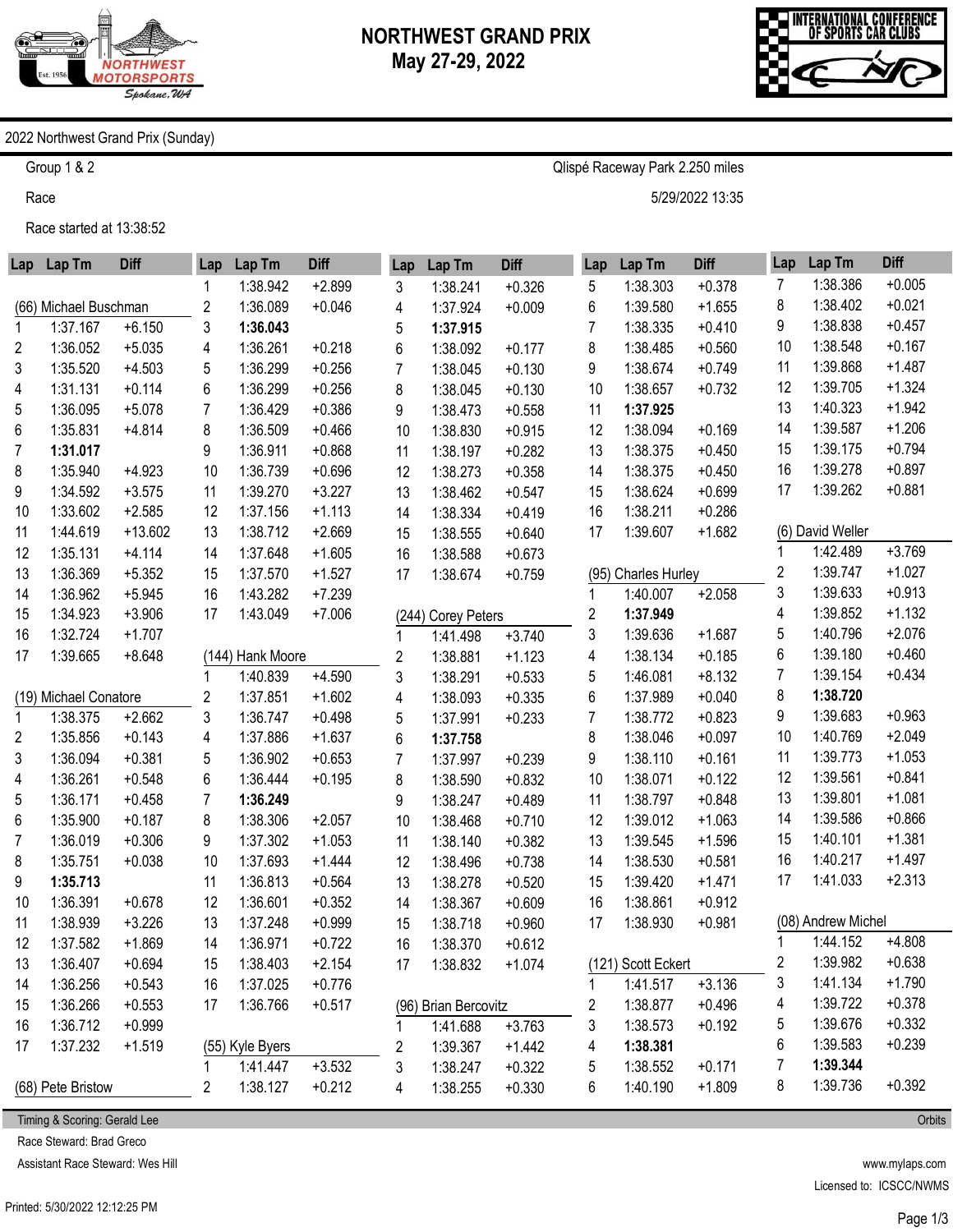

Qlispé Raceway Park 2.250 miles

5/29/2022 13:35



#### 2022 Northwest Grand Prix (Sunday)

Group 1 & 2

Race

Race started at 13:38:52

| Lap          | Lap Tm              | <b>Diff</b> | Lap | Lap Tm            | <b>Diff</b> | Lap | Lap Tm            | <b>Diff</b> | Lap | Lap Tm              | <b>Diff</b> | Lap                     | Lap Tm               | <b>Diff</b> |
|--------------|---------------------|-------------|-----|-------------------|-------------|-----|-------------------|-------------|-----|---------------------|-------------|-------------------------|----------------------|-------------|
| 9            | 1:40.538            | $+1.194$    | 11  | 1:40.102          | $+0.440$    | 14  | 1:41.588          | $+0.162$    |     | (75) John McDermott |             | 4                       | 1:46.202             | $+3.631$    |
| 10           | 1:39.817            | $+0.473$    | 12  | 1:40.577          | $+0.915$    | 15  | 1:41.700          | $+0.274$    | 1   | 1:45.779            | $+2.545$    | 5                       | 1:44.152             | $+1.581$    |
| 11           | 1:40.101            | $+0.757$    | 13  | 1:40.539          | $+0.877$    | 16  | 1:41.605          | $+0.179$    | 2   | 1:44.977            | $+1.743$    | 6                       | 1:43.802             | $+1.231$    |
| 12           | 1:40.692            | $+1.348$    | 14  | 1:39.997          | $+0.335$    |     |                   |             | 3   | 1:44.384            | $+1.150$    | 7                       | 1:43.647             | $+1.076$    |
| 13           | 1:40.370            | $+1.026$    | 15  | 1:40.028          | $+0.366$    |     | (69) Matthew King |             | 4   | 1:44.867            | $+1.633$    | 8                       | 1:43.901             | $+1.330$    |
| 14           | 1:40.161            | $+0.817$    | 16  | 1:40.025          | $+0.363$    | 1   | 1:45.956          | $+4.452$    | 5   | 1:44.024            | $+0.790$    | 9                       | 1:43.625             | $+1.054$    |
| 15           | 1:40.305            | $+0.961$    | 17  | 1:40.239          | $+0.577$    | 2   | 1:43.810          | $+2.306$    | 6   | 1:43.953            | $+0.719$    | 10                      | 1:50.107             | $+7.536$    |
| 16           | 1:39.839            | $+0.495$    |     |                   |             | 3   | 1:42.009          | $+0.505$    | 7   | 1:43.791            | $+0.557$    | 11                      | 1:43.824             | $+1.253$    |
| 17           | 1:40.106            | $+0.762$    |     | (14) Greg Hartman |             | 4   | 1:41.659          | $+0.155$    | 8   | 1:44.692            | $+1.458$    | 12                      | 1:43.405             | $+0.834$    |
|              |                     |             |     | 1:45.113          | $+3.858$    | 5   | 1:41.813          | $+0.309$    | 9   | 1:47.269            | $+4.035$    | 13                      | 1:43.942             | $+1.371$    |
| (71)         | Isaiah Dummer       |             | 2   | 1:42.845          | $+1.590$    | 6   | 1:41.504          |             | 10  | 1:47.989            | $+4.755$    | 14                      | 1:43.613             | $+1.042$    |
| $\mathbf{1}$ | 1:42.924            | $+3.293$    | 3   | 1:41.622          | $+0.367$    | 7   | 1:42.638          | $+1.134$    | 11  | 1:43.805            | $+0.571$    | 15                      | 1:42.571             |             |
| 2            | 1:40.293            | $+0.662$    | 4   | 1:41.255          |             | 8   | 1:41.823          | $+0.319$    | 12  | 1:43.471            | $+0.237$    | 16                      | 1:44.636             | $+2.065$    |
| 3            | 1:40.638            | $+1.007$    | 5   | 1:41.738          | $+0.483$    | 9   | 1:43.021          | $+1.517$    | 13  | 1:43.791            | $+0.557$    |                         |                      |             |
| 4            | 1:39.846            | $+0.215$    | 6   | 1:41.565          | $+0.310$    | 10  | 1:42.174          | $+0.670$    | 14  | 1:44.463            | $+1.229$    |                         | (191) Brian Anderson |             |
| 5            | 1:40.303            | $+0.672$    | 7   | 1:42.242          | $+0.987$    | 11  | 1:42.395          | $+0.891$    | 15  | 1:43.234            |             | 1                       | 1:46.752             | $+1.784$    |
| 6            | 1:39.631            |             | 8   | 1:42.165          | $+0.910$    | 12  | 1:44.323          | $+2.819$    | 16  | 1:43.276            | $+0.042$    | 2                       | 1:44.968             |             |
| 7            | 1:39.690            | $+0.059$    | 9   | 1:41.502          | $+0.247$    | 13  | 1:42.455          | $+0.951$    |     |                     |             | 3                       | 1:47.347             | $+2.379$    |
| 8            | 1:39.915            | $+0.284$    | 10  | 1:42.907          | $+1.652$    | 14  | 1:42.394          | $+0.890$    |     | (135) Mike Tripp    |             | 4                       | 1:46.641             | $+1.673$    |
| 9            | 1:41.195            | $+1.564$    | 11  | 1:41.690          | $+0.435$    | 15  | 1:43.574          | $+2.070$    | 1   | 1:46.526            | $+3.130$    | 5                       | 1:46.158             | $+1.190$    |
| 10           | 1:40.869            | $+1.238$    | 12  | 1:42.192          | $+0.937$    | 16  | 1:41.745          | $+0.241$    | 2   | 1:45.098            | $+1.702$    | 6                       | 1:46.955             | $+1.987$    |
| 11           | 1:40.126            | $+0.495$    | 13  | 1:42.149          | $+0.894$    |     |                   |             | 3   | 1:44.405            | $+1.009$    | 7                       | 1:46.300             | $+1.332$    |
| 12           | 1:40.636            | $+1.005$    | 14  | 1:41.857          | $+0.602$    |     | (213) Fil Alleva  |             | 4   | 1:46.356            | $+2.960$    | 8                       | 1:45.999             | $+1.031$    |
| 13           | 1:40.584            | $+0.953$    | 15  | 1:41.358          | $+0.103$    | 1   | 1:46.684          | $+3.702$    | 5   | 1:43.795            | $+0.399$    | 9                       | 1:46.897             | $+1.929$    |
| 14           | 1:39.986            | $+0.355$    | 16  | 1:41.997          | $+0.742$    | 2   | 1:45.219          | $+2.237$    | 6   | 1:43.659            | $+0.263$    | 10                      | 1:46.503             | $+1.535$    |
| 15           | 1:39.974            | $+0.343$    |     |                   |             | 3   | 1:44.277          | $+1.295$    | 7   | 1:43.396            |             | 11                      | 1:46.487             | $+1.519$    |
| 16           | 1:39.991            | $+0.360$    |     | (119) Jim Cissell |             | 4   | 1:44.554          | $+1.572$    | 8   | 1:44.536            | $+1.140$    | 12                      | 1:46.165             | $+1.197$    |
| 17           | 1:39.761            | $+0.130$    | 1   | 1:45.690          | $+4.264$    | 5   | 1:43.850          | $+0.868$    | 9   | 1:44.436            | $+1.040$    | 13                      | 1:48.216             | $+3.248$    |
|              |                     |             | 2   | 1:42.756          | $+1.330$    | 6   | 1:43.486          | $+0.504$    | 10  | 1:46.920            | $+3.524$    | 14                      | 1:46.139             | $+1.171$    |
|              | (172) David Stenner |             | 3   | 1:41.926          | $+0.500$    | 7   | 1:43.567          | $+0.585$    | 11  | 1:47.332            | $+3.936$    | 15                      | 1:45.723             | $+0.755$    |
| $\mathbf{1}$ | 1:43.605            | $+3.943$    | 4   | 1:41.426          |             | 8   | 1:44.624          | $+1.642$    | 12  | 1:43.703            | $+0.307$    | 16                      | 1:46.480             | $+1.512$    |
| 2            | 1:40.003            | $+0.341$    | 5   | 1:42.743          | $+1.317$    | 9   | 1:44.626          | $+1.644$    | 13  | 1:43.808            | $+0.412$    |                         |                      |             |
| 3            | 1:41.086            | $+1.424$    | 6   | 1:42.156          | $+0.730$    | 10  | 1:46.871          | $+3.889$    | 14  | 1:44.457            | $+1.061$    |                         | (139) Daniel Shrader |             |
| 4            | 1:39.662            |             | 7   | 1:42.371          | $+0.945$    | 11  | 1:45.335          | $+2.353$    | 15  | 1:45.223            | $+1.827$    | $\mathbf 1$             | 1:49.051             | $+1.706$    |
| 5            | 1:40.141            | $+0.479$    | 8   | 1:42.053          | $+0.627$    | 12  | 1:44.600          | $+1.618$    | 16  | 1:45.168            | $+1.772$    | $\overline{\mathbf{c}}$ | 1:48.001             | $+0.656$    |
| 6            | 1:39.743            | $+0.081$    | 9   | 1:42.205          | $+0.779$    | 13  | 1:43.908          | $+0.926$    |     |                     |             | 3                       | 1:48.128             | $+0.783$    |
| 7            | 1:40.291            | $+0.629$    | 10  | 1:41.902          | $+0.476$    | 14  | 1:44.339          | $+1.357$    |     | (287) Jack Houlihan |             | 4                       | 1:48.949             | $+1.604$    |
| 8            | 1:40.309            | $+0.647$    | 11  | 1:41.734          | $+0.308$    | 15  | 1:43.545          | $+0.563$    | 1   | 1:47.261            | $+4.690$    | 5                       | 1:48.743             | $+1.398$    |
| 9            | 1:40.058            | $+0.396$    | 12  | 1:42.285          | $+0.859$    | 16  | 1:42.982          |             | 2   | 1:45.649            | $+3.078$    | 6                       | 1:47.888             | $+0.543$    |
| 10           | 1:40.914            | $+1.252$    | 13  | 1:41.703          | $+0.277$    |     |                   |             | 3   | 1:47.035            | $+4.464$    | 7                       | 1:49.320             | $+1.975$    |

Timing & Scoring: Gerald Lee

Race Steward: Brad Greco

Assistant Race Steward: Wes Hill

www.mylaps.com Licensed to: ICSCC/NWMS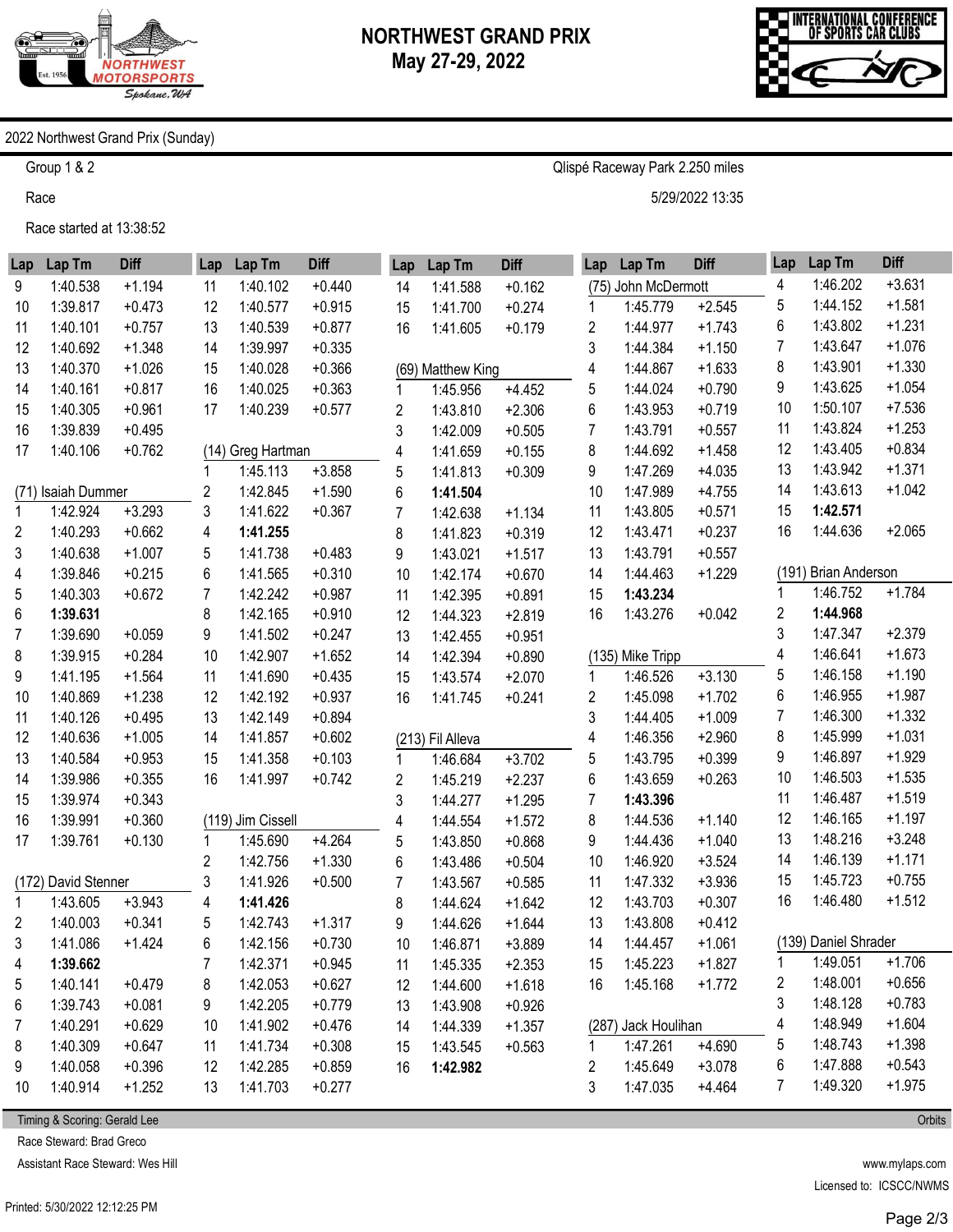

Qlispé Raceway Park 2.250 miles

5/29/2022 13:35



#### 2022 Northwest Grand Prix (Sunday)

Group 1 & 2

Race

Race started at 13:38:52

#### **Lap**  1 2 3 4 **Lap Tm**  1:44.762 1:41.765 1:40.506 **1:40.292 Diff**  +4.470 +1.473 +0.214 **Lap Lap Lap Tm Diff Lap Lap Tm Diff Lap Lap Tm Diff**  8 9 10 11 12 13 14 15 (89) Bryce Scott 1 2 3 4 5 6 7 8 9 (67) Bruce Mattare 1 2 3 4 5 6 7 8 9 (151) Matt Lowell 1 2 3 4 5 6 (141) Rob Johnston **Lap Tm**  1:50.172 1:50.038 1:49.010 1:51.903 1:47.749 1:48.415 **1:47.345**  1:51.895 1:42.226 1:39.626 1:39.290 1:40.224 1:40.062 **1:38.679**  1:39.843 1:39.111 1:39.675 1:42.461 1:39.782 1:39.267 1:40.161 1:40.046 1:39.173 1:39.433 **1:39.047**  1:39.465 1:40.076 **1:38.074**  1:38.415 1:38.291 1:38.398 1:38.586 **Diff**  +2.827 +2.693 +1.665 +4.558 +0.404 +1.070 +4.550 +3.547 +0.947 +0.611 +1.545 +1.383 +1.164 +0.432 +0.996 +3.414 +0.735 +0.220 +1.114 +0.999 +0.126 +0.386 +0.418 +2.002 +0.341 +0.217 +0.324 +0.512

Timing & Scoring: Gerald Lee Race Steward: Brad Greco

Assistant Race Steward: Wes Hill

**Orbits** 

www.mylaps.com Licensed to: ICSCC/NWMS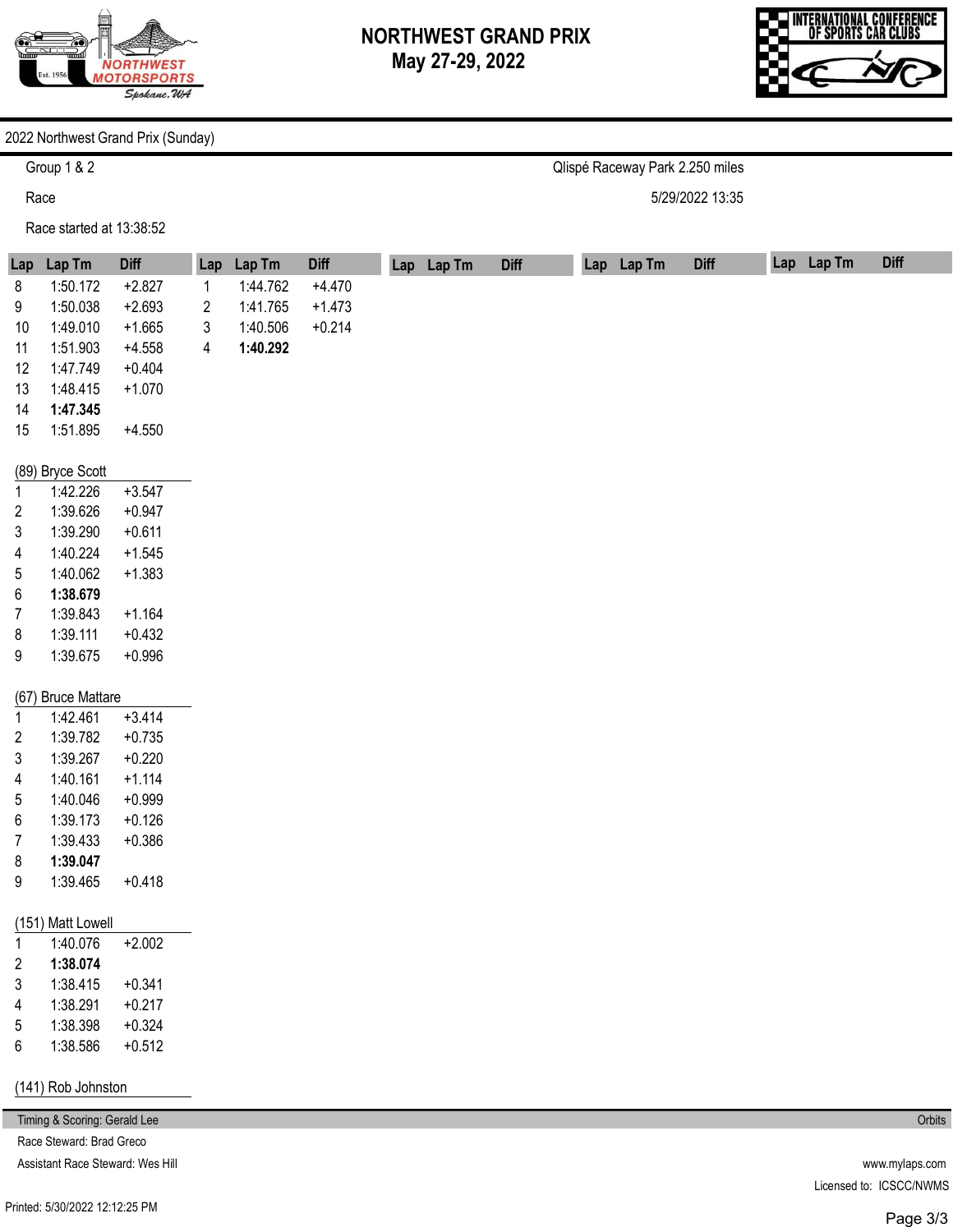

Qlispé Raceway Park 2.250 miles

5/29/2022 08:28



#### 2022 Northwest Grand Prix (Sunday)

Group 4 & 5

**Qualifying** 

Qualifying started at 8:44:09

| Lap | Lap Tm                       | <b>Diff</b> | Lap         | Lap Tm             | <b>Diff</b> |    | Lap Lap Tm           | <b>Diff</b>   | Lap | Lap Tm   | <b>Diff</b>   | Lap Lap Tm | <b>Diff</b> |
|-----|------------------------------|-------------|-------------|--------------------|-------------|----|----------------------|---------------|-----|----------|---------------|------------|-------------|
|     |                              |             | 5           | 1:37.550           | $+0.967$    |    | (08) Andrew Michel   |               | 1   | 1:43.238 | $-3:59:11.53$ |            |             |
|     | (42) Crellin (Chris) Pauling |             | 6           | 1:37.412           | $+0.829$    | 1  | 1:56.756             | $+16.341$     |     |          |               |            |             |
| 1   | 1:52.579                     | $+23.483$   | 7           | 1:36.583           |             | 2  | 1:43.140             | $+2.725$      |     |          |               |            |             |
| 2   | 1:36.711                     | $+7.615$    | 8           | 1:37.440           | $+0.857$    | 3  | 1:40.687             | $+0.272$      |     |          |               |            |             |
| 3   | 1:33.137                     | $+4.041$    | 9           | 1:50.149           | $+13.566$   | 4  | 1:40.834             | $+0.419$      |     |          |               |            |             |
| 4   | 1:33.703                     | $+4.607$    |             |                    |             | 5  | 1:40.772             | $+0.357$      |     |          |               |            |             |
| 5   | 1:31.018                     | $+1.922$    |             | (144) Chris Ward   |             | 6  | 1:40.996             | $+0.581$      |     |          |               |            |             |
| 6   | 1:29.853                     | $+0.757$    | 1           | 1:56.138           | $+18.215$   | 7  | 1:40.415             |               |     |          |               |            |             |
| 7   | 1:29.096                     |             | 2           | 1:40.905           | $+2.982$    | 8  | 1:41.745             | $+1.330$      |     |          |               |            |             |
| 8   | 1:31.998                     | $+2.902$    | 3           | 1:42.241           | $+4.318$    | 9  | 1:40.909             | $+0.494$      |     |          |               |            |             |
| 9   | 1:32.328                     | $+3.232$    | 4           | 1:39.145           | $+1.222$    |    |                      |               |     |          |               |            |             |
| 10  | 1:33.242                     | $+4.146$    | 5           | 1:38.630           | $+0.707$    |    | (150) Lester Soman   |               |     |          |               |            |             |
|     |                              |             | 6           | 1:38.525           | $+0.602$    | 1  | 2:00.375             | $+19.603$     |     |          |               |            |             |
|     | (68) Pete Bristow            |             | 7           | 1:38.365           | $+0.442$    | 2  | 1:48.007             | $+7.235$      |     |          |               |            |             |
| 1   | 2:03.209                     | $+27.254$   | 8           | 1:38.196           | $+0.273$    | 3  | 1:42.031             | $+1.259$      |     |          |               |            |             |
| 2   | 1:49.860                     | $+13.905$   | 9           | 1:38.004           | $+0.081$    | 4  | 1:42.581             | $+1.809$      |     |          |               |            |             |
| 3   | 1:46.050                     | $+10.095$   | 10          | 1:37.923           |             | 5  | 1:42.306             | $+1.534$      |     |          |               |            |             |
| 4   | 1:36.074                     | $+0.119$    |             |                    |             | 6  | 1:42.093             | $+1.321$      |     |          |               |            |             |
| 5   | 1:36.612                     | $+0.657$    |             | (67) Bruce Mattare |             | 7  | 1:40.772             |               |     |          |               |            |             |
| 6   | 1:36.306                     | $+0.351$    | 1           | 1:57.616           | $+18.746$   | 8  | 1:41.277             | $+0.505$      |     |          |               |            |             |
| 7   | 1:36.446                     | $+0.491$    | 2           | 1:42.118           | $+3.248$    | 9  | 1:50.816             | $+10.044$     |     |          |               |            |             |
| 8   | 1:36.584                     | $+0.629$    | 3           | 1:39.507           | $+0.637$    |    |                      |               |     |          |               |            |             |
| 9   | 1:35.955                     |             | 4           | 1:39.449           | $+0.579$    |    | (130) Adam Harris    |               |     |          |               |            |             |
|     |                              |             | 5           | 1:39.622           | $+0.752$    | 1. | 1:54.815             | $+13.774$     |     |          |               |            |             |
|     | (73) Bill Ecker              |             | 6           | 1:38.980           | $+0.110$    | 2  | 1:43.006             | $+1.965$      |     |          |               |            |             |
| 1   | 1:50.219                     | $+14.209$   | 7           | 1:39.422           | $+0.552$    | 3  | 1:41.447             | $+0.406$      |     |          |               |            |             |
| 2   | 1:37.263                     | $+1.253$    | 8           | 1:38.870           |             | 4  | 1:41.041             |               |     |          |               |            |             |
| 3   | 1:36.103                     | $+0.093$    | 9           | 1:39.962           | $+1.092$    | 5  | 1:41.314             | $+0.273$      |     |          |               |            |             |
| 4   | 1:42.705                     | $+6.695$    |             |                    |             | 6  | 1:42.453             | $+1.412$      |     |          |               |            |             |
| 5   | 1:36.207                     | $+0.197$    |             | (71) Isaiah Dummer |             | 7  | 1:41.109             | $+0.068$      |     |          |               |            |             |
| 6   | 1:39.380                     | $+3.370$    | $\mathbf 1$ | 1:55.005           | $+14.979$   |    |                      |               |     |          |               |            |             |
| 7   | 1:36.245                     | $+0.235$    | 2           | 1:43.194           | $+3.168$    |    | (191) Brian Anderson |               |     |          |               |            |             |
| 8   | 1:41.727                     | $+5.717$    | 3           | 1:40.903           | $+0.877$    | 1  | 2:00.979             | $+14.425$     |     |          |               |            |             |
| 9   | 1:36.010                     |             | 4           | 1:40.026           |             | 2  | 1:47.713             | $+1.159$      |     |          |               |            |             |
|     |                              |             | 5           | 1:40.336           | $+0.310$    | 3  | 1:46.554             |               |     |          |               |            |             |
|     | (162) Adam Achepohl          |             | 6           | 1:40.154           | $+0.128$    |    |                      |               |     |          |               |            |             |
| 1   | 1:52.711                     | $+16.128$   | 7           | 1:40.516           | $+0.490$    |    | (168) Ed Assed       |               |     |          |               |            |             |
| 2   | 1:38.855                     | $+2.272$    | 8           | 1:40.184           | $+0.158$    |    | 1:52.967             | $-3:59:01.80$ |     |          |               |            |             |
| 3   | 1:39.782                     | $+3.199$    | 9           | 1:40.160           | $+0.134$    |    |                      |               |     |          |               |            |             |
| 4   | 1:37.029                     | $+0.446$    |             |                    |             |    | (69) Matthew King    |               |     |          |               |            |             |
|     |                              |             |             |                    |             |    |                      |               |     |          |               |            |             |

Timing & Scoring: Gerald Lee

Race Steward: Brad Greco

Assistant Race Steward: Wes Hill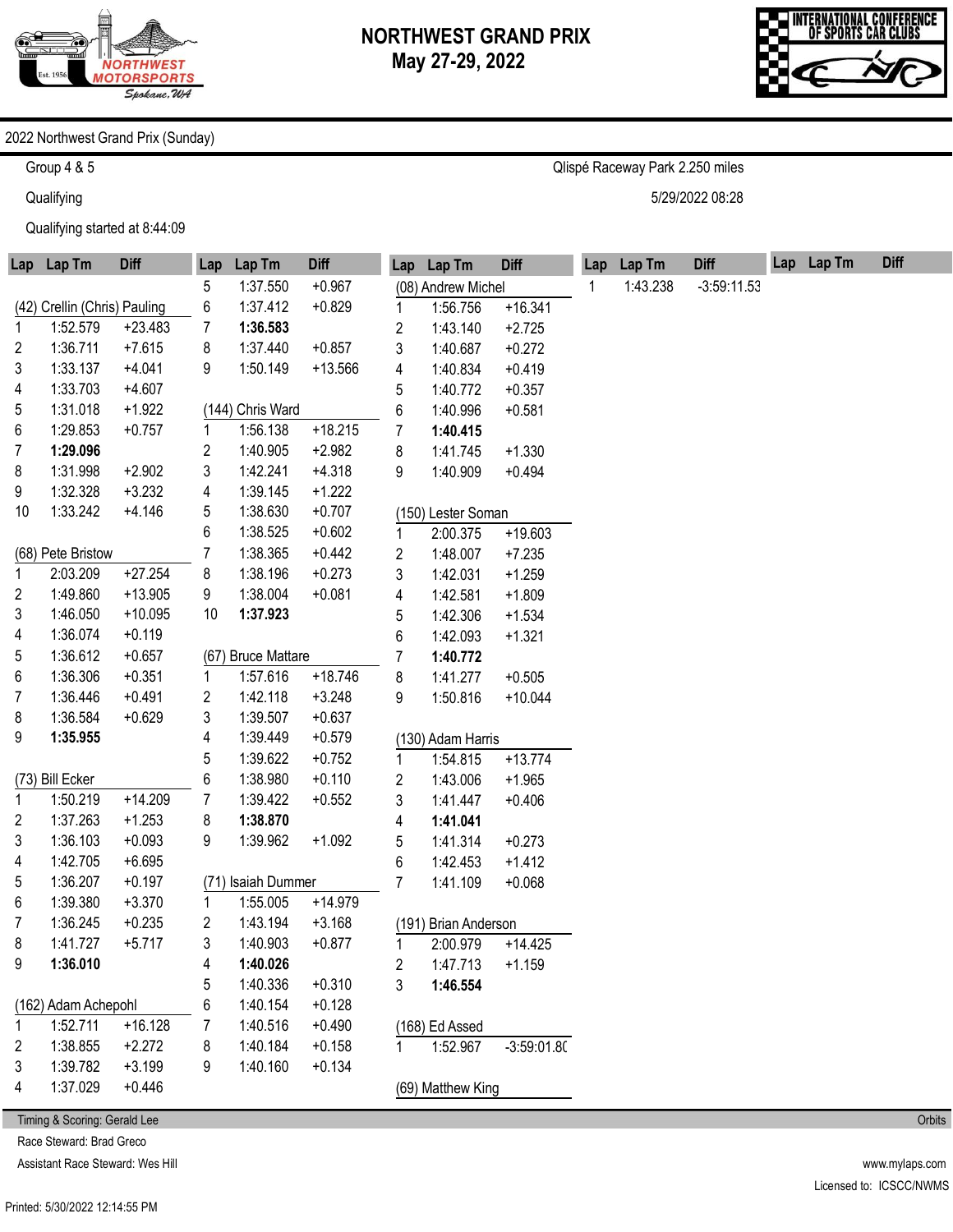



#### 2022 Northwest Grand Prix (Sunday)

Group 4 & 5

Race

Race started at 12:19:07

|                | Lap Lap Tm          | <b>Diff</b> | Lap | Lap Tm             | <b>Diff</b> | Lap            | Lap Tm             | <b>Diff</b> | Lap | Lap Tm               | <b>Diff</b> | Lap | Lap Tm             | <b>Diff</b> |
|----------------|---------------------|-------------|-----|--------------------|-------------|----------------|--------------------|-------------|-----|----------------------|-------------|-----|--------------------|-------------|
|                |                     |             | 5   | 1:40.902           | $+1.226$    | 11             | 1:41.450           |             |     | (69) Matthew King    |             | 7   | 1:56.029           | $+5.622$    |
|                | (73) Bill Ecker     |             | 6   | 1:40.271           | $+0.595$    | 12             | 1:44.489           | $+3.039$    | 1   | 1:58.164             | $+14.749$   | 8   | 1:55.518           | $+5.111$    |
| 1              | 1:50.505            | $+10.381$   | 7   | 1:42.648           | $+2.972$    | 13             | 1:42.411           | $+0.961$    | 2   | 1:50.162             | $+6.747$    | 9   | 1:56.276           | $+5.869$    |
| 2              | 1:47.369            | $+7.245$    | 8   | 1:43.476           | $+3.800$    | 14             | 1:42.022           | $+0.572$    | 3   | 1:47.299             | $+3.884$    | 10  | 1:52.887           | $+2.480$    |
| 3              | 1:45.425            | $+5.301$    | 9   | 1:40.761           | $+1.085$    | 15             | 1:41.937           | $+0.487$    | 4   | 1:45.553             | $+2.138$    | 11  | 1:53.214           | $+2.807$    |
| 4              | 1:42.288            | $+2.164$    | 10  | 1:42.107           | $+2.431$    |                |                    |             | 5   | 1:45.651             | $+2.236$    | 12  | 1:51.909           | $+1.502$    |
| 5              | 1:41.420            | $+1.296$    | 11  | 1:39.676           |             |                | (71) Isaiah Dummer |             | 6   | 1:43.415             |             | 13  | 1:55.338           | $+4.931$    |
| 6              | 1:40.124            |             | 12  | 1:40.906           | $+1.230$    | 1              | 1:53.812           | $+12.091$   | 7   | 1:44.834             | $+1.419$    | 14  | 1:51.953           | $+1.546$    |
| 7              | 1:42.721            | $+2.597$    | 13  | 1:42.701           | $+3.025$    | $\overline{2}$ | 1:49.965           | $+8.244$    | 8   | 1:44.788             | $+1.373$    |     |                    |             |
| 8              | 1:44.225            | $+4.101$    | 14  | 1:41.872           | $+2.196$    | 3              | 1:48.079           | $+6.358$    | 9   | 1:45.844             | $+2.429$    |     | (150) Lester Soman |             |
| 9              | 1:40.542            | $+0.418$    | 15  | 1:42.383           | $+2.707$    | 4              | 1:45.973           | $+4.252$    | 10  | 1:43.641             | $+0.226$    | 1   | 1:54.505           | $+8.608$    |
| 10             | 1:40.710            | $+0.586$    |     |                    |             | 5              | 1:44.704           | $+2.983$    | 11  | 1:44.360             | $+0.945$    | 2   | 1:49.298           | $+3.401$    |
| 11             | 1:40.377            | $+0.253$    |     | (144) Chris Ward   |             | 6              | 1:42.624           | $+0.903$    | 12  | 1:47.816             | $+4.401$    | 3   | 1:48.340           | $+2.443$    |
| 12             | 1:40.574            | $+0.450$    | 1   | 1:52.979           | $+11.569$   | 7              | 1:43.842           | $+2.121$    | 13  | 1:47.027             | $+3.612$    | 4   | 1:45.897           |             |
| 13             | 1:41.078            | $+0.954$    | 2   | 1:49.972           | $+8.562$    | 8              | 1:42.268           | $+0.547$    | 14  | 1:47.626             | $+4.211$    | 5   | 1:47.884           | $+1.987$    |
| 14             | 1:41.238            | $+1.114$    | 3   | 1:48.282           | $+6.872$    | 9              | 1:42.059           | $+0.338$    | 15  | 1:46.991             | $+3.576$    |     |                    |             |
| 15             | 1:42.124            | $+2.000$    | 4   | 1:46.168           | $+4.758$    | 10             | 1:42.377           | $+0.656$    |     |                      |             |     |                    |             |
|                |                     |             | 5   | 1:42.694           | $+1.284$    | 11             | 1:42.189           | $+0.468$    |     | (168) Ed Assed       |             |     |                    |             |
|                | (162) Adam Achepohl |             | 6   | 1:42.047           | $+0.637$    | 12             | 1:43.602           | $+1.881$    | 1   | 2:03.542             | $+15.322$   |     |                    |             |
| $\mathbf{1}$   | 1:52.211            | $+14.148$   | 7   | 1:43.079           | $+1.669$    | 13             | 1:42.149           | $+0.428$    | 2   | 1:56.326             | $+8.106$    |     |                    |             |
| $\overline{2}$ | 1:48.555            | $+10.492$   | 8   | 1:42.544           | $+1.134$    | 14             | 1:41.721           |             | 3   | 1:52.877             | $+4.657$    |     |                    |             |
| 3              | 1:46.700            | $+8.637$    | 9   | 1:41.885           | $+0.475$    | 15             | 1:41.822           | $+0.101$    | 4   | 1:51.496             | $+3.276$    |     |                    |             |
| 4              | 1:43.580            | $+5.517$    | 10  | 1:41.799           | $+0.389$    |                |                    |             | 5   | 1:49.561             | $+1.341$    |     |                    |             |
| 5              | 1:41.242            | $+3.179$    | 11  | 1:41.410           |             |                | (08) Andrew Michel |             | 6   | 1:48.220             |             |     |                    |             |
| 6              | 1:38.063            |             | 12  | 1:42.606           | $+1.196$    | 1              | 1:55.717           | $+12.867$   | 7   | 1:52.438             | $+4.218$    |     |                    |             |
| 7              | 1:40.514            | $+2.451$    | 13  | 1:43.527           | $+2.117$    | $\overline{2}$ | 1:49.054           | $+6.204$    | 8   | 1:49.336             | $+1.116$    |     |                    |             |
| 8              | 1:43.661            | $+5.598$    | 14  | 1:42.261           | $+0.851$    | 3              | 1:48.693           | $+5.843$    | 9   | 1:51.402             | $+3.182$    |     |                    |             |
| 9              | 1:40.808            | $+2.745$    | 15  | 1:43.902           | $+2.492$    | 4              | 1:46.035           | $+3.185$    | 10  | 1:52.290             | $+4.070$    |     |                    |             |
| 10             | 1:40.321            | $+2.258$    |     |                    |             | 5              | 1:44.631           | $+1.781$    | 11  | 1:56.214             | $+7.994$    |     |                    |             |
| 11             | 1:40.073            | $+2.010$    |     | (67) Bruce Mattare |             | 6              | 1:44.091           | $+1.241$    | 12  | 1:54.971             | $+6.751$    |     |                    |             |
| 12             | 1:41.114            | $+3.051$    | 1   | 1:52.823           | $+11.373$   | 7              | 1:46.341           | $+3.491$    | 13  | 1:52.503             | $+4.283$    |     |                    |             |
| 13             | 1:40.513            | $+2.450$    | 2   | 1:49.943           | $+8.493$    | 8              | 1:45.559           | $+2.709$    | 14  | 1:54.678             | $+6.458$    |     |                    |             |
| 14             | 1:41.149            | $+3.086$    | 3   | 1:48.099           | $+6.649$    | 9              | 1:46.232           | $+3.382$    |     |                      |             |     |                    |             |
| 15             | 1:42.102            | $+4.039$    | 4   | 1:45.317           | $+3.867$    | 10             | 1:42.850           |             |     | (191) Brian Anderson |             |     |                    |             |
|                |                     |             | 5   | 1:44.109           | $+2.659$    | 11             | 1:43.166           | $+0.316$    | 1   | 2:06.378             | $+15.971$   |     |                    |             |
|                | (68) Pete Bristow   |             | 6   | 1:43.795           | $+2.345$    | 12             | 1:43.795           | $+0.945$    | 2   | 1:57.749             | $+7.342$    |     |                    |             |
| 1              | 1:51.528            | $+11.852$   |     | 1:44.499           | $+3.049$    | 13             | 1:45.596           | $+2.746$    | 3   | 1:53.920             | $+3.513$    |     |                    |             |
| 2              | 1:48.235            | $+8.559$    | 8   | 1:41.803           | $+0.353$    | 14             | 1:46.251           | $+3.401$    | 4   | 1:52.615             | $+2.208$    |     |                    |             |
| 3              | 1:44.848            | $+5.172$    | 9   | 1:42.086           | $+0.636$    | 15             | 1:45.535           | $+2.685$    | 5   | 1:50.407             |             |     |                    |             |
| 4              | 1:42.706            | $+3.030$    | 10  | 1:42.637           | $+1.187$    |                |                    |             | 6   | 1:51.560             | $+1.153$    |     |                    |             |

Timing & Scoring: Gerald Lee

Race Steward: Brad Greco

Assistant Race Steward: Wes Hill

Printed: 5/30/2022 12:15:50 PM

www.mylaps.com Licensed to: ICSCC/NWMS

**Orbits** 

5/29/2022 12:15

Qlispé Raceway Park 2.250 miles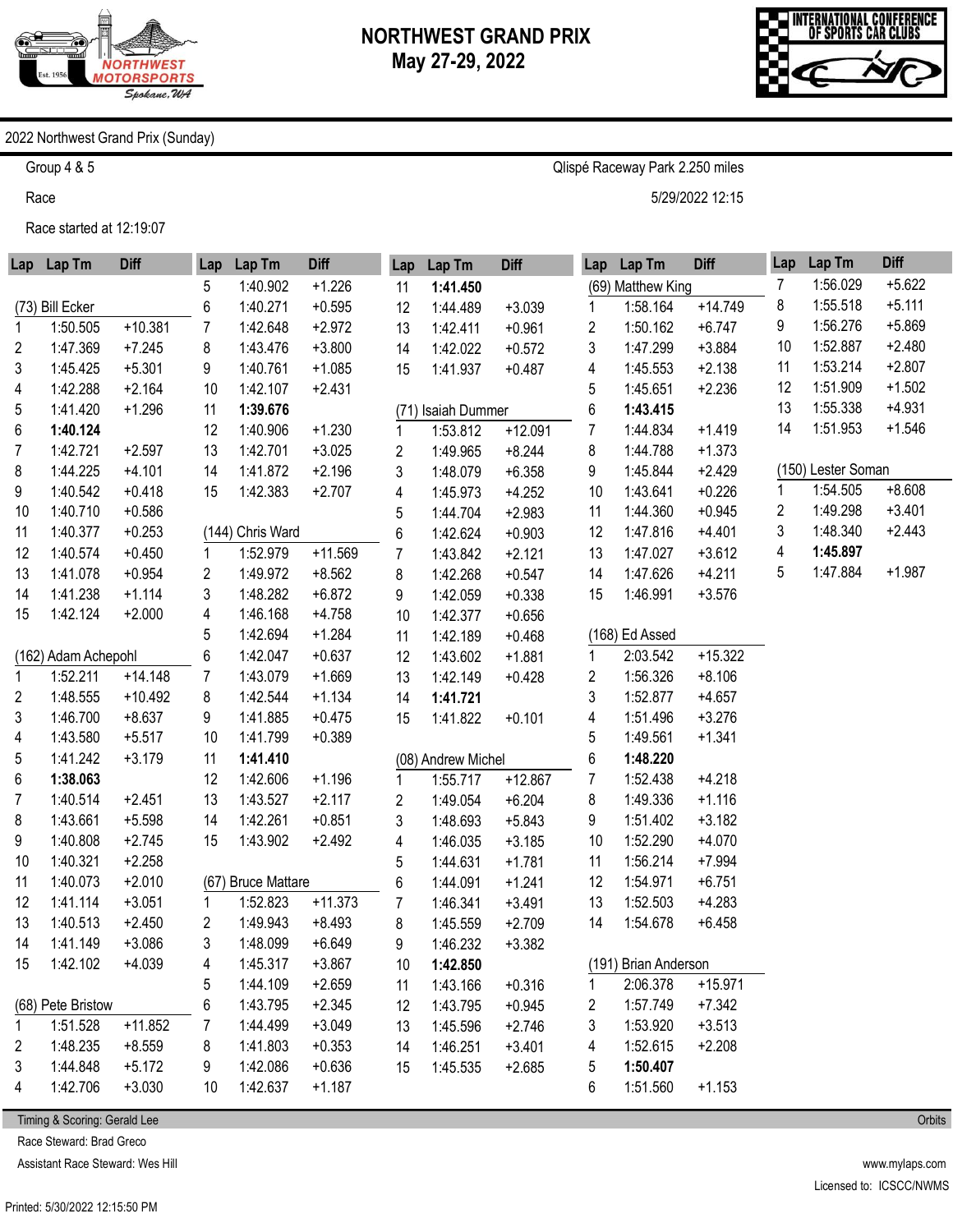

Qlispé Raceway Park 2.250 miles

5/29/2022 08:56



#### 2022 Northwest Grand Prix (Sunday)

Group 3 & 6

**Qualifying** 

Qualifying started at 9:29:52

|       | Lap Lap Tm                       | <b>Diff</b> | Lap                     | Lap Tm            | <b>Diff</b> | Lap Lap Tm | <b>Diff</b> | Lap Lap Tm | <b>Diff</b> | Lap Lap Tm | <b>Diff</b>    |
|-------|----------------------------------|-------------|-------------------------|-------------------|-------------|------------|-------------|------------|-------------|------------|----------------|
|       |                                  |             | 2                       | 1:44.810          | $+6.358$    |            |             |            |             |            |                |
|       | (41) George Doran                |             | 3                       | 1:41.227          | $+2.775$    |            |             |            |             |            |                |
| 1     | 2:06.162                         | $+33.654$   | 4                       | 1:38.452          |             |            |             |            |             |            |                |
| 2     | 1:34.327                         | $+1.819$    | 5                       | 1:38.974          | $+0.522$    |            |             |            |             |            |                |
| 3     | 1:34.676                         | $+2.168$    |                         |                   |             |            |             |            |             |            |                |
| 4     | 1:33.472                         | $+0.964$    |                         | (250) Rich Gaffey |             |            |             |            |             |            |                |
| 5     | 1:32.508                         |             | 1                       | 3:09.359          | $+1:12.989$ |            |             |            |             |            |                |
|       |                                  |             | $\overline{\mathbf{c}}$ | 2:28.584          | $+32.214$   |            |             |            |             |            |                |
| (777) | Cem Aykan                        |             | 3                       | 2:13.391          | $+17.021$   |            |             |            |             |            |                |
| 1     | 1:58.671                         | $+23.965$   | 4                       | 2:03.737          | $+7.367$    |            |             |            |             |            |                |
| 2     | 1:38.070                         | $+3.364$    | 5                       | 2:01.235          | $+4.865$    |            |             |            |             |            |                |
| 3     | 1:35.508                         | $+0.802$    | 6                       | 1:57.520          | $+1.150$    |            |             |            |             |            |                |
| 4     | 1:34.706                         |             | $\overline{7}$          | 1:58.487          | $+2.117$    |            |             |            |             |            |                |
|       |                                  |             | 8                       | 1:56.370          |             |            |             |            |             |            |                |
|       | (32) R Lawence Bangert           |             |                         |                   |             |            |             |            |             |            |                |
| 1     | 2:03.625                         | $+28.766$   |                         |                   |             |            |             |            |             |            |                |
| 2     | 1:36.670                         | $+1.811$    |                         |                   |             |            |             |            |             |            |                |
| 3     | 1:36.458                         | $+1.599$    |                         |                   |             |            |             |            |             |            |                |
| 4     | 1:36.458                         | $+1.599$    |                         |                   |             |            |             |            |             |            |                |
| 5     | 1:36.159                         | $+1.300$    |                         |                   |             |            |             |            |             |            |                |
| 6     | 1:36.114                         | $+1.255$    |                         |                   |             |            |             |            |             |            |                |
| 7     | 1:35.091                         | $+0.232$    |                         |                   |             |            |             |            |             |            |                |
| 8     | 1:35.563                         | $+0.704$    |                         |                   |             |            |             |            |             |            |                |
| 9     | 1:35.699                         | $+0.840$    |                         |                   |             |            |             |            |             |            |                |
| 10    | 1:34.957                         | $+0.098$    |                         |                   |             |            |             |            |             |            |                |
| 11    | 1:34.859                         |             |                         |                   |             |            |             |            |             |            |                |
|       | (96) Soner Terek                 |             |                         |                   |             |            |             |            |             |            |                |
| 1     | 2:05.238                         | $+26.787$   |                         |                   |             |            |             |            |             |            |                |
| 2     | 1:43.588                         | $+5.137$    |                         |                   |             |            |             |            |             |            |                |
| 3     | 1:42.598                         | $+4.147$    |                         |                   |             |            |             |            |             |            |                |
| 4     | 1:42.746                         | $+4.295$    |                         |                   |             |            |             |            |             |            |                |
| 5     | 1:40.263                         | $+1.812$    |                         |                   |             |            |             |            |             |            |                |
| 6     | 1:38.759                         | $+0.308$    |                         |                   |             |            |             |            |             |            |                |
| 7     | 1:38.985                         | $+0.534$    |                         |                   |             |            |             |            |             |            |                |
| 8     | 1:38.451                         |             |                         |                   |             |            |             |            |             |            |                |
| 9     | 1:38.487                         | $+0.036$    |                         |                   |             |            |             |            |             |            |                |
|       |                                  |             |                         |                   |             |            |             |            |             |            |                |
|       | (42) Tom Forsyth                 |             |                         |                   |             |            |             |            |             |            |                |
| 1     | 2:05.250                         | $+26.798$   |                         |                   |             |            |             |            |             |            |                |
|       | Timing & Scoring: Gerald Lee     |             |                         |                   |             |            |             |            |             |            | Orbits         |
|       | Race Steward: Brad Greco         |             |                         |                   |             |            |             |            |             |            |                |
|       | Assistant Race Steward: Wes Hill |             |                         |                   |             |            |             |            |             |            | www.mylaps.com |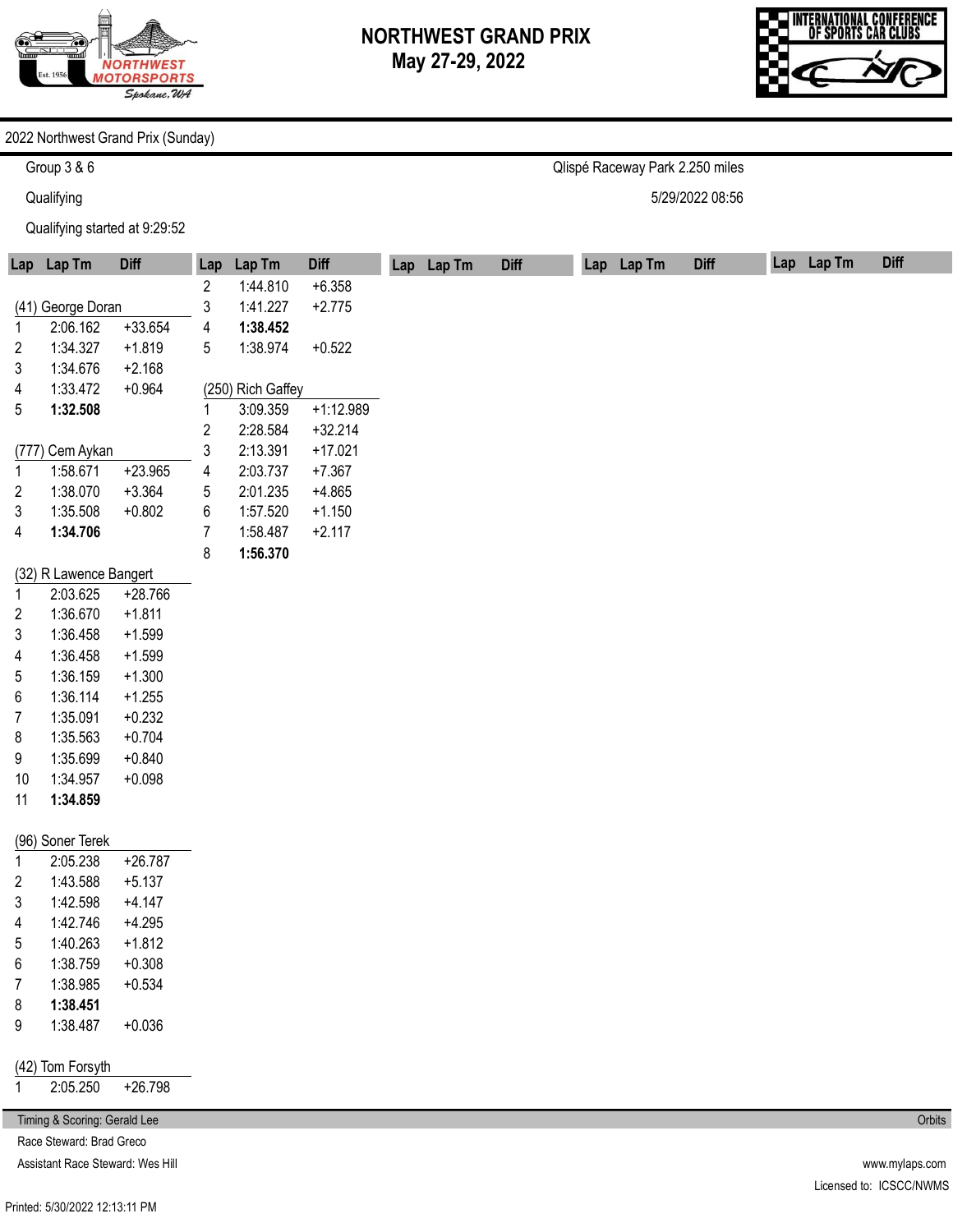

Qlispé Raceway Park 2.250 miles

5/29/2022 12:55



#### 2022 Northwest Grand Prix (Sunday)

Group 3 & 6

Race

Race started at 12:59:12

| Lap | Lap Tm            | <b>Diff</b> | Lap                     | Lap Tm                 | <b>Diff</b> | Lap              | Lap Tm           | <b>Diff</b> | Lap | Lap Tm            | <b>Diff</b> | Lap Lap Tm | <b>Diff</b> |
|-----|-------------------|-------------|-------------------------|------------------------|-------------|------------------|------------------|-------------|-----|-------------------|-------------|------------|-------------|
|     |                   |             | 1                       | 1:49.145               | $+14.818$   | 5                | 1:40.596         | $+5.618$    | 9   | 1:39.681          | $+1.180$    |            |             |
|     | (04) Greg Coffin  |             | $\overline{\mathbf{c}}$ | 1:47.217               | $+12.890$   | 6                | 1:44.198         | $+9.220$    | 10  | 1:40.904          | $+2.403$    |            |             |
| 1   | 1:49.387          | $+22.868$   | 3                       | 1:43.784               | $+9.457$    | 7                | 1:43.496         | $+8.518$    | 11  | 1:39.723          | $+1.222$    |            |             |
| 2   | 1:48.315          | $+21.796$   | 4                       | 1:43.642               | $+9.315$    | 8                | 1:41.966         | $+6.988$    | 12  | 1:40.150          | $+1.649$    |            |             |
| 3   | 1:38.195          | $+11.676$   | 5                       | 1:40.630               | $+6.303$    | 9                | 1:39.939         | $+4.961$    | 13  | 1:39.191          | $+0.690$    |            |             |
| 4   | 1:32.031          | $+5.512$    | 6                       | 1:43.022               | $+8.695$    | 10               | 1:40.463         | $+5.485$    | 14  | 1:38.501          |             |            |             |
| 5   | 1:35.273          | $+8.754$    | $\overline{7}$          | 1:44.166               | $+9.839$    | 11               | 1:39.131         | $+4.153$    | 15  | 1:39.223          | $+0.722$    |            |             |
| 6   | 1:32.731          | $+6.212$    | 8                       | 1:42.249               | $+7.922$    | 12               | 1:39.376         | $+4.398$    | 16  | 1:39.672          | $+1.171$    |            |             |
| 7   | 1:29.092          | $+2.573$    | 9                       | 1:40.257               | $+5.930$    | 13               | 1:38.169         | $+3.191$    |     |                   |             |            |             |
| 8   | 1:28.344          | $+1.825$    | 10                      | 1:40.263               | $+5.936$    | 14               | 1:35.708         | $+0.730$    |     | (250) Rich Gaffey |             |            |             |
| 9   | 1:28.235          | $+1.716$    | 11                      | 1:39.259               | $+4.932$    | 15               | 1:35.577         | $+0.599$    | 1   | 2:08.689          | $+17.328$   |            |             |
| 10  | 1:29.559          | $+3.040$    | 12                      | 1:38.789               | $+4.462$    | 16               | 1:34.978         |             | 2   | 2:00.237          | $+8.876$    |            |             |
| 11  | 1:27.654          | $+1.135$    | 13                      | 1:38.672               | $+4.345$    |                  |                  |             | 3   | 1:59.149          | $+7.788$    |            |             |
| 12  | 1:34.542          | $+8.023$    | 14                      | 1:34.843               | $+0.516$    |                  | (42) Tom Forsyth |             | 4   | 1:59.477          | $+8.116$    |            |             |
| 13  | 1:35.482          | $+8.963$    | 15                      | 1:34.327               |             | 1                | 1:48.989         | $+10.539$   | 5   | 1:59.494          | $+8.133$    |            |             |
| 14  | 1:27.586          | $+1.067$    | 16                      | 1:34.662               | $+0.335$    | 2                | 1:48.498         | $+10.048$   | 6   | 1:54.352          | $+2.991$    |            |             |
| 15  | 1:28.031          | $+1.512$    |                         |                        |             | 3                | 1:43.049         | $+4.599$    | 7   | 1:54.462          | $+3.101$    |            |             |
| 16  | 1:26.519          |             |                         | (32) R Lawence Bangert |             | 4                | 1:42.463         | $+4.013$    | 8   | 1:55.927          | $+4.566$    |            |             |
| 17  | 1:26.888          | $+0.369$    | 1                       | 1:48.950               | $+15.085$   | 5                | 1:41.376         | $+2.926$    | 9   | 1:54.539          | $+3.178$    |            |             |
|     |                   |             | $\overline{\mathbf{c}}$ | 1:46.775               | $+12.910$   | 6                | 1:43.444         | $+4.994$    | 10  | 1:53.126          | $+1.765$    |            |             |
|     | (41) George Doran |             | 3                       | 1:44.454               | $+10.589$   | 7                | 1:43.532         | $+5.082$    | 11  | 1:51.361          |             |            |             |
| 1   | 1:46.462          | $+16.269$   | 4                       | 1:42.342               | $+8.477$    | 8                | 1:44.146         | $+5.696$    |     |                   |             |            |             |
| 2   | 1:43.262          | $+13.069$   | 5                       | 1:43.263               | $+9.398$    | 9                | 1:39.016         | $+0.566$    |     |                   |             |            |             |
| 3   | 1:41.443          | $+11.250$   | 6                       | 1:41.748               | $+7.883$    | 10               | 1:41.482         | $+3.032$    |     |                   |             |            |             |
| 4   | 1:37.645          | $+7.452$    | 7                       | 1:44.071               | $+10.206$   | 11               | 1:39.029         | $+0.579$    |     |                   |             |            |             |
| 5   | 1:38.625          | $+8.432$    | 8                       | 1:42.223               | $+8.358$    | 12               | 1:40.832         | $+2.382$    |     |                   |             |            |             |
| 6   | 1:36.837          | $+6.644$    | 9                       | 1:40.689               | $+6.824$    | 13               | 1:38.450         |             |     |                   |             |            |             |
| 7   | 1:35.988          | $+5.795$    | 10                      | 1:40.435               | $+6.570$    | 14               | 1:38.585         | $+0.135$    |     |                   |             |            |             |
| 8   | 1:34.918          | $+4.725$    | 11                      | 1:39.034               | $+5.169$    | 15               | 1:39.733         | $+1.283$    |     |                   |             |            |             |
| 9   | 1:34.147          | $+3.954$    | 12                      | 1:38.478               | $+4.613$    | 16               | 1:39.335         | $+0.885$    |     |                   |             |            |             |
| 10  | 1:33.745          | $+3.552$    | 13                      | 1:39.043               | $+5.178$    |                  |                  |             |     |                   |             |            |             |
| 11  | 1:32.421          | $+2.228$    | 14                      | 1:35.616               | $+1.751$    |                  | (96) Soner Terek |             |     |                   |             |            |             |
| 12  | 1:33.130          | $+2.937$    | 15                      | 1:33.865               |             | 1                | 1:48.896         | $+10.395$   |     |                   |             |            |             |
| 13  | 1:30.858          | $+0.665$    | 16                      | 1:34.047               | $+0.182$    | $\boldsymbol{2}$ | 1:49.113         | $+10.612$   |     |                   |             |            |             |
| 14  | 1:31.249          | $+1.056$    |                         |                        |             | 3                | 1:42.976         | $+4.475$    |     |                   |             |            |             |
| 15  | 1:30.193          |             |                         | (6) Bruce Beachman     |             | 4                | 1:42.931         | $+4.430$    |     |                   |             |            |             |
| 16  | 1:32.895          | $+2.702$    | 1                       | 1:48.923               | $+13.945$   | 5                | 1:41.093         | $+2.592$    |     |                   |             |            |             |
| 17  | 1:31.172          | $+0.979$    | 2                       | 1:47.912               | $+12.934$   | 6                | 1:41.762         | $+3.261$    |     |                   |             |            |             |
|     |                   |             | 3                       | 1:42.682               | $+7.704$    | 7                | 1:44.340         | $+5.839$    |     |                   |             |            |             |
|     | (777) Cem Aykan   |             | 4                       | 1:43.444               | $+8.466$    | 8                | 1:44.273         | $+5.772$    |     |                   |             |            |             |

Timing & Scoring: Gerald Lee

Race Steward: Brad Greco

Assistant Race Steward: Wes Hill

Printed: 5/30/2022 12:13:59 PM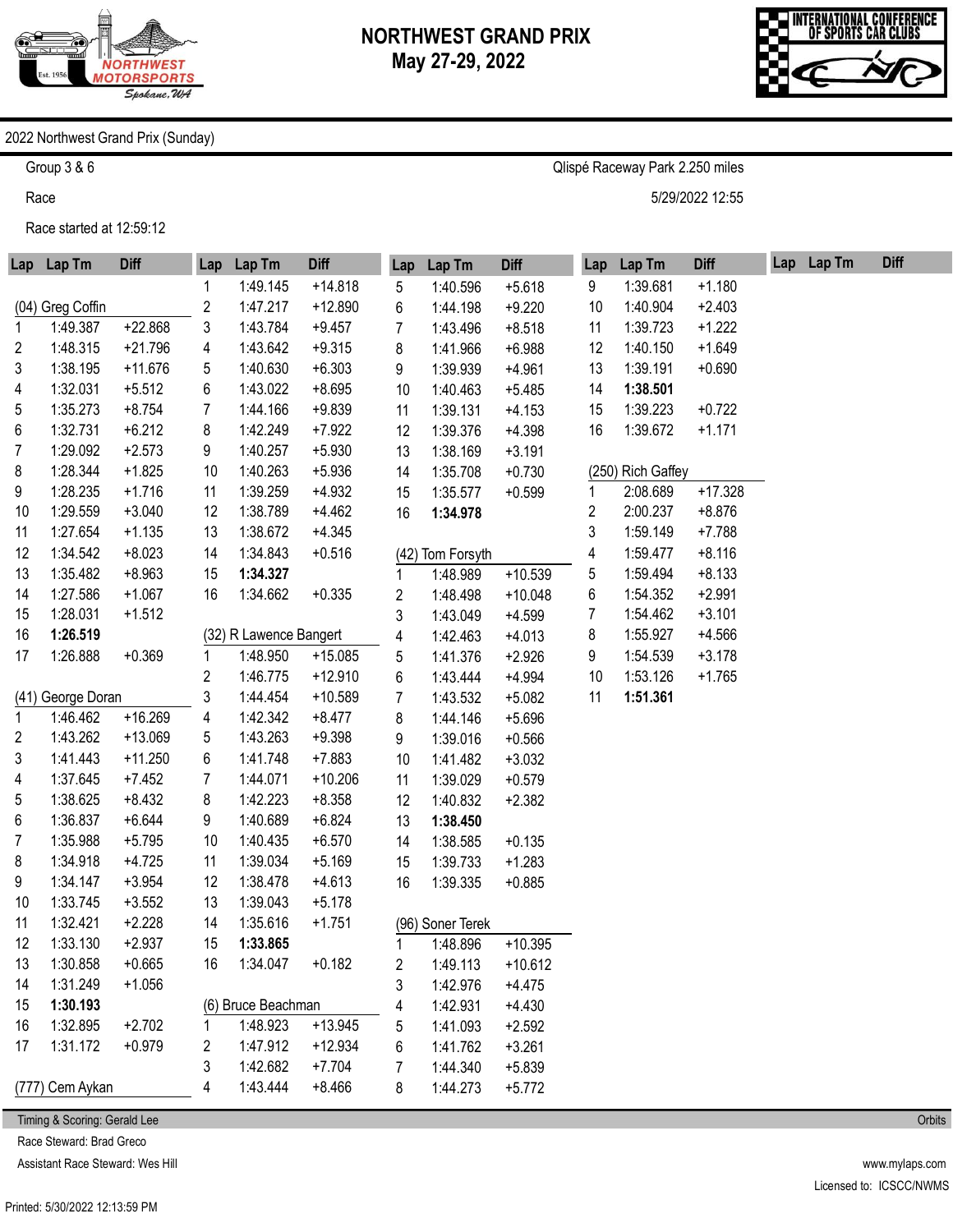

Qlispé Raceway Park 2.250 miles

5/29/2022 08:00



#### 2022 Northwest Grand Prix (Sunday)

NWFC

**Qualifying** 

Qualifying started at 8:17:19

| Lap | Lap Tm               | <b>Diff</b> | Lap              | Lap Tm            | <b>Diff</b> | Lap                     | Lap Tm              | <b>Diff</b> | Lap Lap Tm | <b>Diff</b> | Lap Lap Tm | <b>Diff</b> |
|-----|----------------------|-------------|------------------|-------------------|-------------|-------------------------|---------------------|-------------|------------|-------------|------------|-------------|
|     |                      |             | 7                | 1:28.637          | $+1.841$    | 9                       | 1:34.624            | $+3.559$    |            |             |            |             |
|     | (19) Roger Smetaniuk |             | 8                | 1:33.643          | $+6.847$    | 10                      | 1:32.550            | $+1.485$    |            |             |            |             |
| 1   | 1:37.236             | $+13.140$   | 9                | 1:26.796          |             | 11                      | 1:31.065            |             |            |             |            |             |
| 2   | 1:26.296             | $+2.200$    | 10               | 1:28.060          | $+1.264$    |                         |                     |             |            |             |            |             |
| 3   | 1:26.606             | $+2.510$    | 11               | 1:31.649          | $+4.853$    |                         | (55) Lawrence Hayes |             |            |             |            |             |
| 4   | 1:25.017             | $+0.921$    | 12               | 1:31.533          | $+4.737$    | 1                       | 2:26.882            | $+51.088$   |            |             |            |             |
| 5   | 1:24.096             |             |                  |                   |             | $\overline{\mathbf{c}}$ | 2:13.566            | $+37.772$   |            |             |            |             |
|     |                      |             |                  | (88) Glenn Yuen   |             | 3                       | 1:53.691            | $+17.897$   |            |             |            |             |
|     | (72) Stephen Ross    |             | 1                | 1:40.378          | $+13.016$   | 4                       | 1:42.391            | $+6.597$    |            |             |            |             |
| 1   | 1:39.400             | $+14.598$   | 2                | 1:31.328          | $+3.966$    | 5                       | 1:44.305            | $+8.511$    |            |             |            |             |
| 2   | 1:26.547             | $+1.745$    | 3                | 1:29.293          | $+1.931$    | 6                       | 1:43.689            | $+7.895$    |            |             |            |             |
| 3   | 1:28.538             | $+3.736$    | 4                | 1:28.938          | $+1.576$    | 7                       | 1:35.958            | $+0.164$    |            |             |            |             |
| 4   | 1:26.348             | $+1.546$    | 5                | 1:28.261          | $+0.899$    | 8                       | 1:35.794            |             |            |             |            |             |
| 5   | 1:25.682             | $+0.880$    | 6                | 1:27.597          | $+0.235$    |                         |                     |             |            |             |            |             |
| 6   | 1:25.365             | $+0.563$    | 7                | 1:27.617          | $+0.255$    |                         |                     |             |            |             |            |             |
| 7   | 1:25.606             | $+0.804$    | 8                | 1:27.719          | $+0.357$    |                         |                     |             |            |             |            |             |
| 8   | 1:35.917             | $+11.115$   | 9                | 1:27.912          | $+0.550$    |                         |                     |             |            |             |            |             |
| 9   | 1:24.802             |             | 10               | 1:31.435          | $+4.073$    |                         |                     |             |            |             |            |             |
| 10  | 1:44.147             | $+19.345$   | 11               | 1:28.219          | $+0.857$    |                         |                     |             |            |             |            |             |
|     |                      |             | 12               | 1:27.362          |             |                         |                     |             |            |             |            |             |
|     | (04) Greg Coffin     |             |                  |                   |             |                         |                     |             |            |             |            |             |
| 1   | 2:57.831             | $+1:31.793$ |                  | (7) Glenn Woloski |             |                         |                     |             |            |             |            |             |
| 2   | 1:37.678             | $+11.640$   | 1                | 1:30.592          | $+2.540$    |                         |                     |             |            |             |            |             |
| 3   | 1:28.952             | $+2.914$    | 2                | 1:29.492          | $+1.440$    |                         |                     |             |            |             |            |             |
| 4   | 1:27.658             | $+1.620$    | 3                | 1:29.245          | $+1.193$    |                         |                     |             |            |             |            |             |
| 5   | 1:27.044             | $+1.006$    | 4                | 1:29.427          | $+1.375$    |                         |                     |             |            |             |            |             |
| 6   | 1:26.555             | $+0.517$    | 5                | 1:28.901          | $+0.849$    |                         |                     |             |            |             |            |             |
| 7   | 1:30.471             | $+4.433$    | 6                | 1:29.355          | $+1.303$    |                         |                     |             |            |             |            |             |
| 8   | 1:26.038             |             | 7                | 1:28.833          | $+0.781$    |                         |                     |             |            |             |            |             |
| 9   | 1:42.407             | $+16.369$   | 8                | 1:28.052          |             |                         |                     |             |            |             |            |             |
| 10  | 1:33.418             | $+7.380$    |                  |                   |             |                         |                     |             |            |             |            |             |
| 11  | 1:26.423             | $+0.385$    |                  | (44) Doug Connon  |             |                         |                     |             |            |             |            |             |
|     |                      |             | 1                | 1:56.155          | $+25.090$   |                         |                     |             |            |             |            |             |
|     | (3) Gavin Aitken     |             | $\boldsymbol{2}$ | 1:40.829          | $+9.764$    |                         |                     |             |            |             |            |             |
| 1   | 1:30.587             | $+3.791$    | 3                | 1:34.419          | $+3.354$    |                         |                     |             |            |             |            |             |
| 2   | 1:28.423             | $+1.627$    | 4                | 1:34.079          | $+3.014$    |                         |                     |             |            |             |            |             |
| 3   | 1:27.210             | $+0.414$    | 5                | 1:40.418          | $+9.353$    |                         |                     |             |            |             |            |             |
| 4   | 1:27.012             | $+0.216$    | 6                | 1:38.640          | $+7.575$    |                         |                     |             |            |             |            |             |
| 5   | 1:26.802             | $+0.006$    | 7                | 1:40.262          | $+9.197$    |                         |                     |             |            |             |            |             |
| 6   | 1:27.132             | $+0.336$    | 8                | 1:33.970          | $+2.905$    |                         |                     |             |            |             |            |             |
|     |                      |             |                  |                   |             |                         |                     |             |            |             |            |             |

Timing & Scoring: Gerald Lee

Race Steward: Brad Greco

Assistant Race Steward: Wes Hill